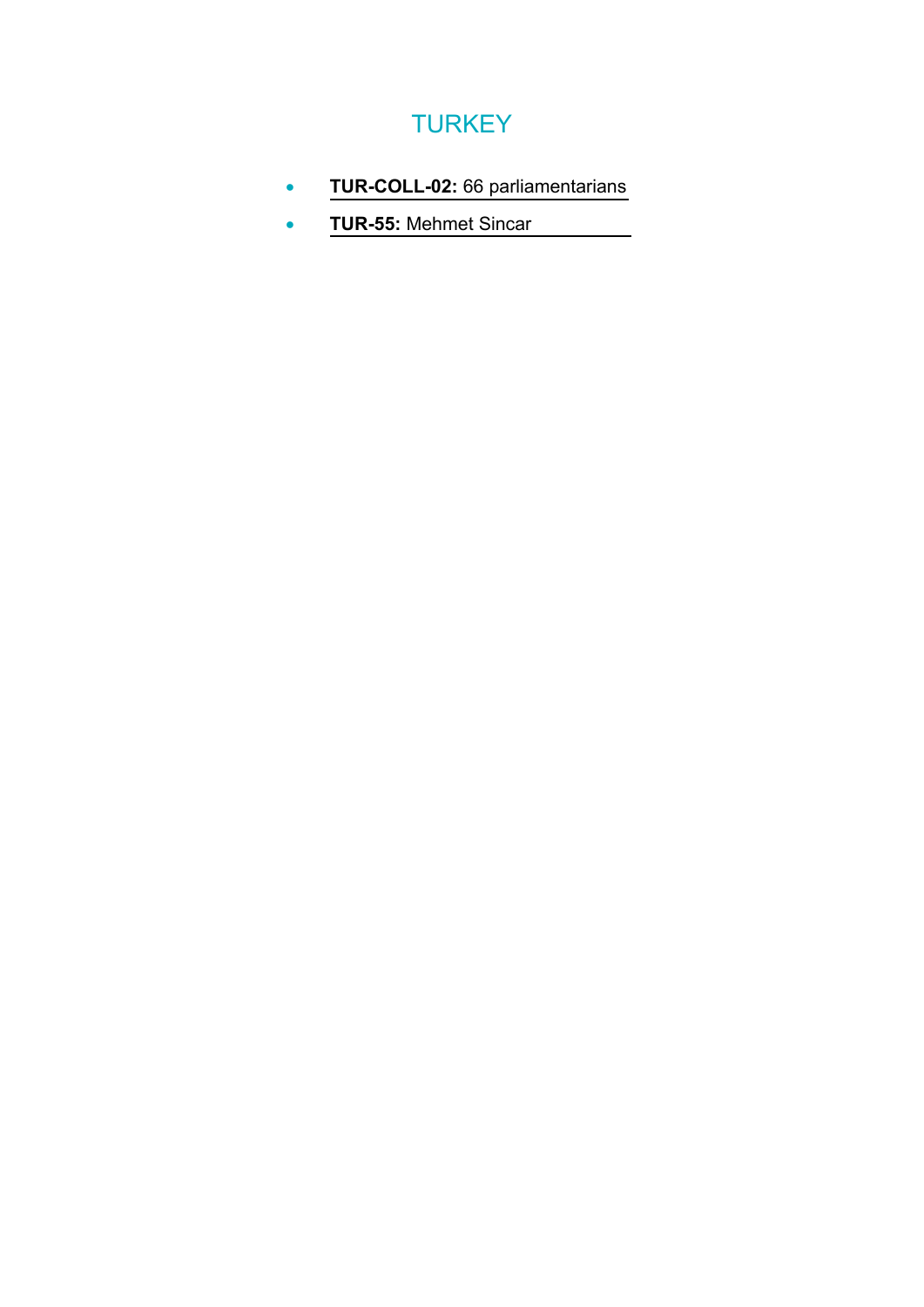<span id="page-1-0"></span>

# **Turkey**

*Decision adopted by the Committee on the Human Rights of Parliamentarians at its 167th session (virtual session, 30 January to 11 February 2022)* 



A supporter of the pro-Kurdish Peoples' Democratic Party (HDP) holds up pictures of jailed former party leader Selahattin Demirtaş during a 'Peace and Justice' rally in Istanbul on 3 February 2019. Yasin AKGUL / AFP

TUR-69 - Gülser Yildirim (Ms.) TUR-106 - Ertuğrul Kürkcü TUR-70 - Selma Irmak (Ms.) TUR-107 - Ferhat Encü TUR-71 - Faysal Sariyildiz TUR-108 - Hişyar Özsoy TUR-75 - Bedia Özgökçe Ertan (Ms.) TUR-110 - Imam Taşçier TUR-76 - Besime Konca (Ms.)<br>TUR-111 - Kadri Yildirim<br>TUR-77 - Burcu Çelik Özkan (Ms.)<br>TUR-112 - Lezgin Botan TUR-77 - Burcu Çelik Özkan (Ms.) TUR-112 - Lezgin Botan TUR-78 - Çağlar Demirel (Ms.)<br>TUR-79 - Dilek Öcalan (Ms.) TUR-80 - Dilan Dirayet Taşdemir (Ms.) TUR-81 - Feleknas Uca (Ms.) TUR-116 - Nihat Akdoğan TUR-82 - Figen Yüksekdağ (Ms.) TUR-118 - Osman Baydemir TUR-83 - Filiz Kerestecioğlu (Ms.)<br>TUR-84 - Hüda Kaya (Ms.) TUR-85 - Leyla Birlik (Ms.) TUR-121 - Ziya Pir TUR-87 - Meral Daniş Beştaş (Ms.) TUR-123 - Mahmut Toğrul TUR-88 - Mizgin Irgat (Ms.) TUR-124 - Aycan Irmez (Ms.) TUR-89 - Nursel Aydoğan (Ms.) TUR-125 - Ayşe Acar Başaran (Ms.) TUR-90 - Pervin Buldan (Ms.) TUR-126 - Garo Paylan TUR-91 - Saadet Becerikli (Ms.) TUR-128 - Aysel Tugluk (Ms.) TUR-93 - Tuğba Hezer Öztürk (Ms.)<br>TUR-94 - Abdullah Zeydan TUR-95 - Adem Geveri TUR-132 - Musa Farisogullari TUR-96 - Ahmet Yildirim TUR-133 - Emine Ayna (Ms.) TUR-97 - Ali Atalan TUR-134 - Nazmi Gür TUR-98 - Alican Önlü TUR-135 - Ayla Akat Ata (Ms.) TUR-100 - Ayhan Bilgen TUR-137 - Remziye Tosun (Ms.)

TUR-109 - Idris Baluken<br>TUR-110 - Imam Taşçier TUR-114 - Mehmet Emin Adiyaman<br>TUR-115 - Nadir Yildirim TUR-120 - Sirri Süreyya Önder TUR-122 - Mithat Sancar TUR-129 - Sebahat Tuncel (Ms.)<br>TUR-130 - Leyla Guven (Ms.) TUR-131 - Ayşe Sürücü (Ms.) TUR-136 – Beyza Ustün (Ms.)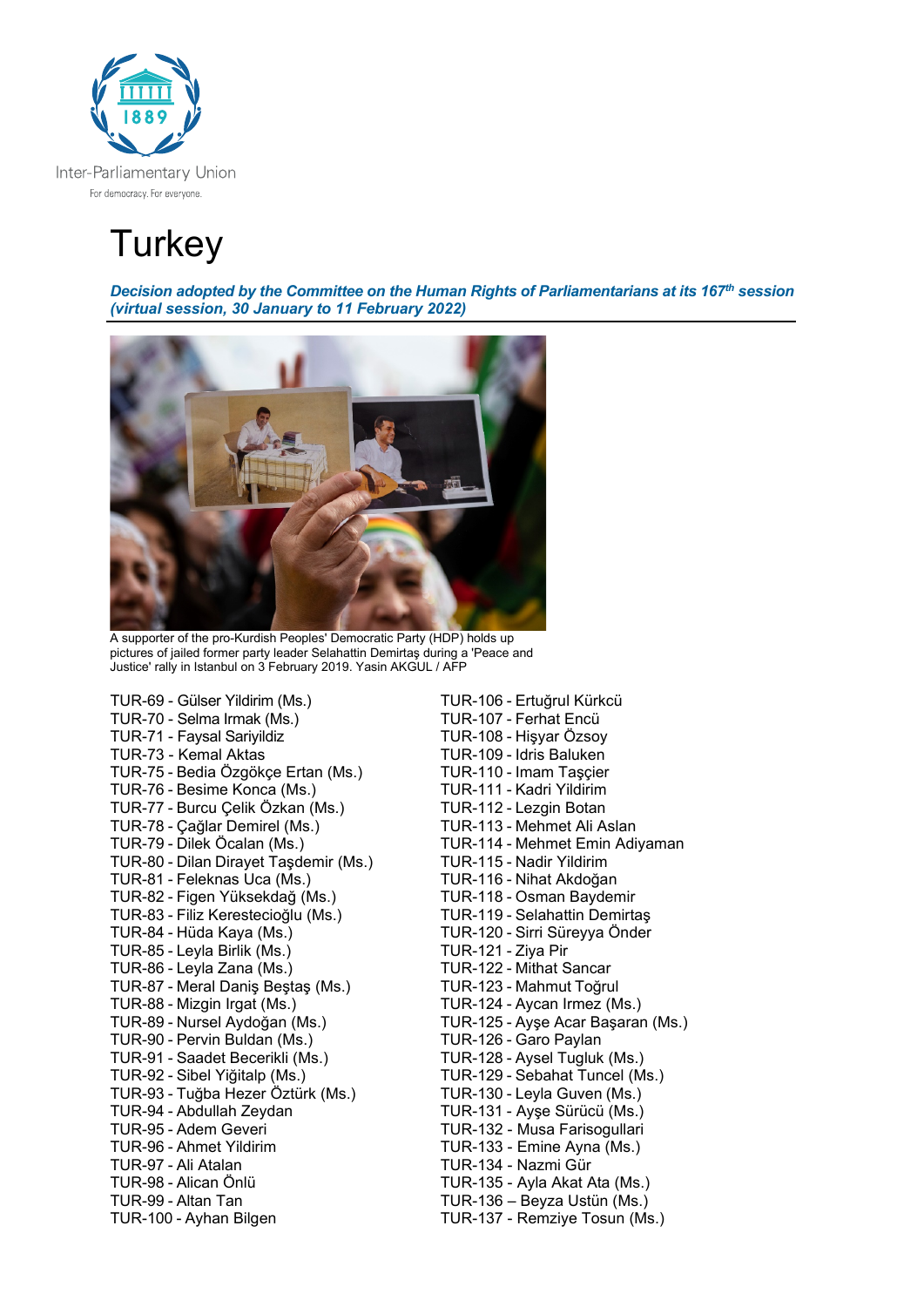TUR-101 - Behçet Yildirim TUR-138 - Kemal Bulbul<br>TUR-102 - Berdan Öztürk TUR-140 - Gültan Kışana

#### **Alleged human rights violations**

- Failure to respect parliamentary immunity
- Lack of due process at the investigation stage
- Lack of fair trial proceedings and excessive delays
- Violation of freedom of opinion and expression
- Violation of freedom of assembly and association
- Arbitrary arrest and detention
- Ill-treatment
- Abusive revocation or suspension of the parliamentary mandate

#### **A. Summary of the case**

Over 600 criminal and terrorism charges have been brought against the members of parliament of the People's Democratic Party (HDP) since 20 May 2016, when the Constitution was amended to authorize the wholesale lifting of parliamentary immunity. As a result, hundreds of trial proceedings are ongoing throughout the country against HDP parliamentarians and former parliamentarians. They are being tried on terrorism-related charges and charges of defamation of the President, Government or State of Turkey. Some of them also face older charges in relation to the Kurdistan Communities Union (*Koma Civakên Kurdistan* – KCK) first-instance trial that has been ongoing since 2011, while others face more recent charges. In these cases, their parliamentary immunity was allegedly not lifted.

Since 2018, over 30 parliamentarians have been sentenced to terms of imprisonment. Since 4 November 2016, scores of parliamentarians have been detained and others have gone

TUR-102 - Berdan Öztürk TUR-140 - Gültan Kışanak (Ms.)<br>TUR-105 - Erol Dora TUR-141 - Semra Guzel (Ms.) TUR-141 - Semra Guzel (Ms.)

#### **Case TUR-COLL-02**

**Turkey:** Parliament affiliated to the IPU

**Victims:** 66 opposition members of parliament (33 men and 33 women)

**Qualified complainant(s):** Section I.(1)(c) of the Committee Procedure (Annex I)

**Submission of complaint:** June 2016

**Recent IPU decision:** March 2021

**IPU mission:** June 2019

**Recent Committee hearings:** Hearings with the Turkish delegation and the complainant at the 141st IPU Assembly (October 2019)

**Recent follow-up:**

- Communications from the authorities: Responses from the President of the Turkish IPU Group and the Government of Turkey (January 2020); Letter from the President of the IPU Group (January 2022)
- Communication from the complainant: January 2022
- Communication to the authorities: Letter to the Speaker of the Turkish Parliament (December 2021)
- Communication to the complainant: January 2022

into exile. Eleven parliamentarians are currently in prison, namely the former HDP co-chairs, Mr. Selahattin Demirtaş and Ms. Figen Yüksekdağ, as well as Ms. Gülser Yildirim, Mr. Idris Baluken, Ms. Leyla Güven, Mr. Musa Farisoğulları, Ms. Gültan Kışanak, Mr. Sebahat Tuncel, Ms. Aysel Tuğluk, Ms. Ayla Akat Ata and Mr. Nazmi Gür. Some of them were arrested in September 2020, although the accusations against them relate to the events in the distant past that unfolded soon after the siege of Kobane in Syria in 2014. Thirteen HDP members of parliament have lost their parliamentary mandates in recent years, largely due to the fact that their prison sentences became final, most recently in the cases of Ms. Leyla Güven and Mr. Musa Farisoğulları in June 2020. If their sentence is confirmed by the Supreme Court, the same fate is said to await Ms. Remziye Tosun and Mr. Kemal Bulbul. The four last-mentioned individuals all gained parliamentary immunity after being elected in parliamentary elections in June 2018, but the criminal cases against them were reportedly not suspended, with the justification that they were being prosecuted with terrorism-related charges. According to the complainant, Ms. Aysel Tuğluk is suffering from dementia and her health is getting worse by the day.

According to the complainant, the charges against HDP members of parliament are groundless and violate their rights to freedom of opinion and expression, and freedom of assembly and association. The complainant claims that the evidence adduced to support the charges against the members of parliament relates to public statements, rallies and other peaceful political activities carried out in furtherance of their parliamentary duties and political party programme. Such activities include mediating between the Kurdistan Workers' Party (*Partîya Karkerên Kurdistanê* – PKK) and the Turkish Government as part of the peace process between 2013 and 2015, publicly advocating political autonomy, and criticizing the policies of President Erdoğan in relation to the current conflict in southeastern Turkey and at the border with Syria (including denouncing the alleged crimes committed by the Turkish security forces in that context). The complainant alleges that such statements, rallies and activities did not constitute any offence, and that they fall under the clear scope and protection of the fundamental rights of members of parliament.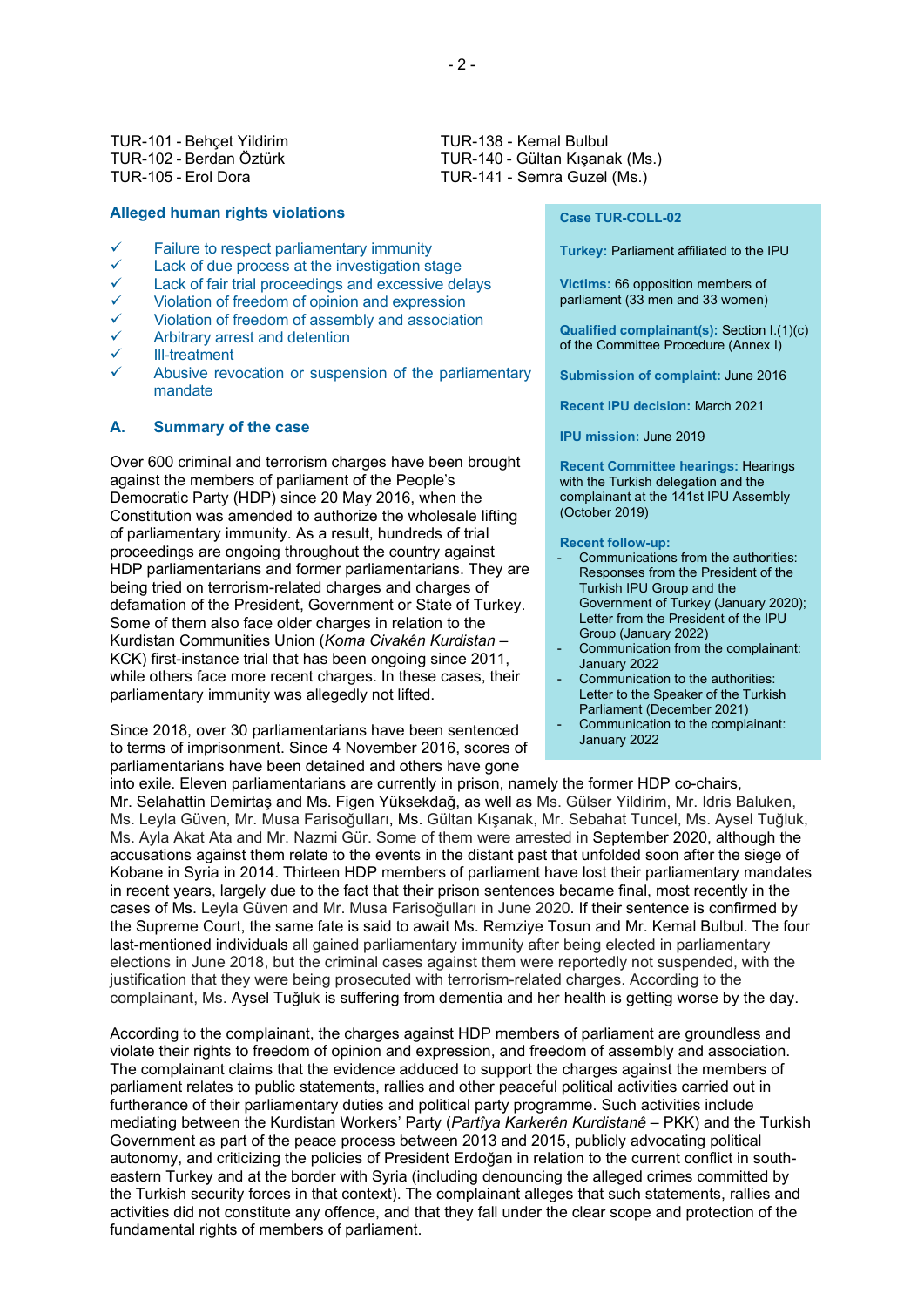An IPU trial observer concluded in 2018 that the prospects of Ms. Yüksekdağ and Mr. Demirtaş receiving fair trials were remote and that the political nature of both prosecutions was evident. A 2018 IPU review of 12 court decisions issued against HDP members reached similar conclusions. It concluded, *inter alia*, that the judiciary in Turkey, from the first-instance courts to the Constitutional Court, completely disregarded the case law of the European Court of Human Rights and the main judgment of the Turkish Constitutional Court in relation to freedom of expression when evaluating whether an expression constituted incitement to violence or one of the other offences with which the members of parliament were charged.

On 22 December 2020, the Grand Chamber of the European Court of Human Rights delivered its judgment in the case of *Demirtaş v. Turkey* (No. 2) (Application No. 14305/17), and held that there had been violations of his rights to freedom of expression, to liberty and security, to a speedy decision on the lawfulness of detention and to free elections. The Court also found that Mr. Demirtaş' detention, especially during two crucial campaigns relating to the referendum of 16 April 2017 and the presidential elections of 24 June 2018, had pursued the ulterior purpose of stifling pluralism and limiting freedom of political debate, which was at the very core of the concept of a democratic society. The Court held that the respondent state was to take all necessary measures to secure his immediate release. Since then, European parliamentary and executive institutions have called on the Turkish authorities to implement the judgment without delay. On 7 January 2021, the Ankara 22<sup>nd</sup> Assizes Court accepted a 3,500-page indictment against Mr. Demirtaş and 107 other defendants, issued by the Ankara public prosecutor on 30 December 2020, regarding the same protests that took place in October 2014, this time charging Mr. Demirtaş with 30 new offences. Since then, Mr. Demirtaş has been sentenced to prison terms in other criminal cases, reportedly most recently on 24 January 2022 with regard to public criticism voiced in February 2016 against the then Prime Minister, Mr. Ahmet Davutoğlu, during a rally held in Mersin.

On 1 February 2022, the European Court of Human Rights ruled that the lifting of the parliamentary immunity of 40 Peoples' Democratic Party (HDP) lawmakers, who had brought their case to the European Court following the constitutional amendment in May 2016, had violated their right to freedom of expression. In so doing, the Court responded to their assertion that the lifting of their immunity came in response to their political opinions and drew for its conclusions on this point on its rulings in the cases of *Demirtaş v. Turkey and Demir v. Turkey*.

The Turkish authorities have provided extensive information on the legal status of the criminal proceedings against the HDP parliamentarians, without, however, providing information on the precise facts to support the charges or convictions. According to the official information note dated 7 January 2022, provided by the President of the Turkish IPU Group, with regard to the 542 criminal files against 52 HDP parliamentarians (out of the 64 that are the subject of the present case), 33 rulings were issued concluding that there was no room for prosecution and 126 merger/postponement/ administrative sanction decisions were made. Moreover, legal proceedings were launched in 352 files, 51 of which are still pending, while convictions have been handed down in 76 files against 37 HDP parliamentarians. Moreover, 242 files, closed through resolutions, indicate that there is no room for acquittal/punishment/postponement of the prosecution. The note specifies in this regard that 31 files were sent to parliament with a decision to stop after the relevant person was elected as a member of parliament while the trial was still ongoing, and after these files were returned to their place; that a conviction decision was given for three members of parliament in three files; that, with regard to 20 files, there is no room for acquittal/punishment/postponement of prosecution and that they were closed through resolutions; and that nine files are still pending/ongoing.

The Turkish authorities have repeatedly justified the legality of the measures taken against the HDP parliamentarians, and invoked the independence of the judiciary, the need to respond to security and terrorism threats and legislation adopted under the state of emergency. The authorities have provided detailed information on parliament's May 2016 "provisional constitutional amendment" on parliamentary immunity, which has been used to prosecute parliamentarians from all parties. They have asserted that there is no "HDP witch-hunt" in Turkey; that women parliamentarians are not being specifically targeted; that there is no Kurdish issue in Turkey and no current conflict in south-eastern Turkey; that Turkey is facing a terrorism issue at multiple levels involving the PKK and its "extensions"; that the HDP has never publicly denounced the violent activities of the PKK; that HDP members, including members of parliament, have made many statements in support of the PKK and their "extensions"; that HDP members have attended funerals of PKK suicide bombers and called for people to take to the streets, which has resulted in violent incidents with civilian casualties; that this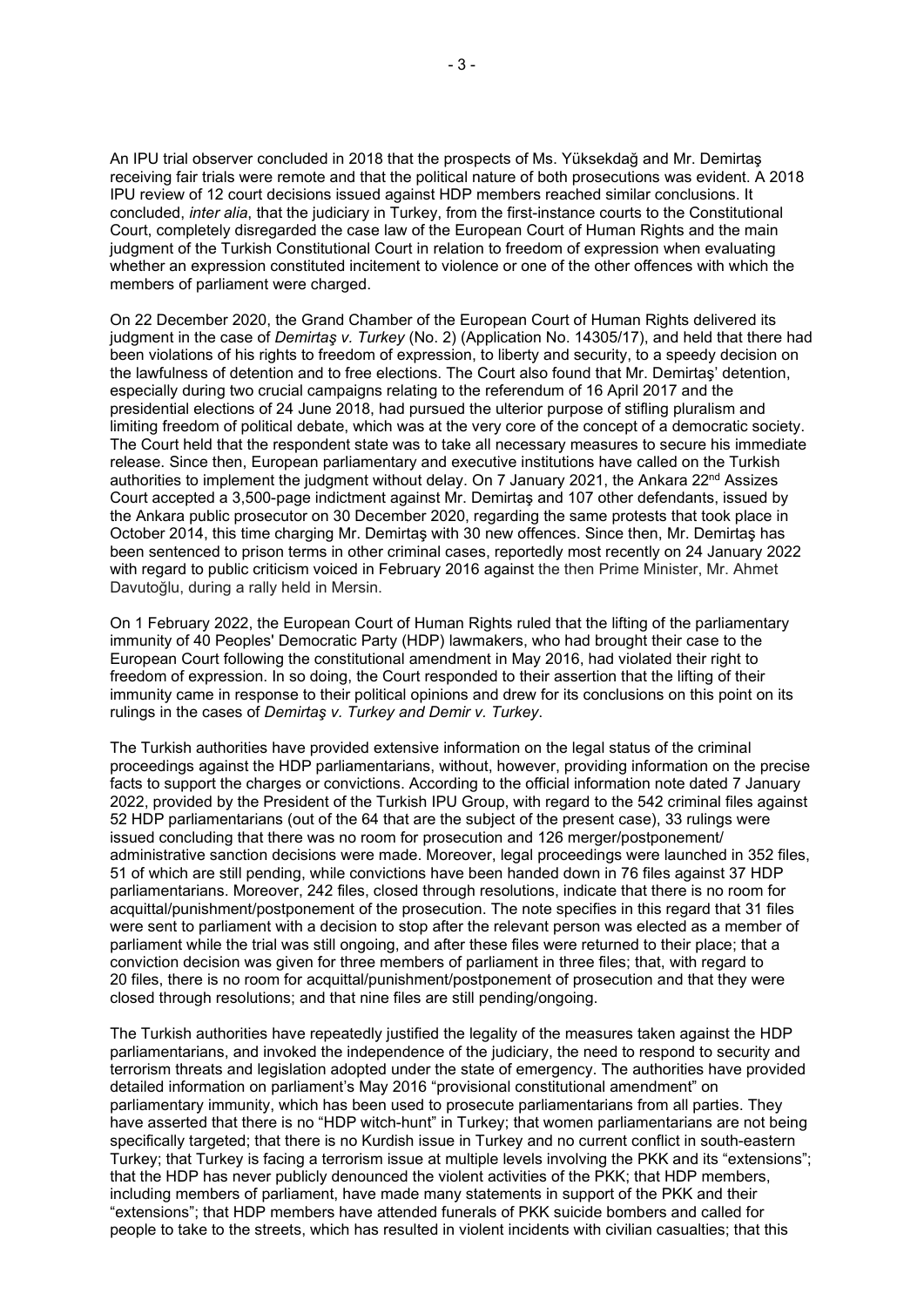does not fall within the acceptable limits of freedom of expression; that the Constitutional Court has reached such conclusions in several cases and, in other cases, domestic remedies have not yet been exhausted; and that the independence of the judiciary and the rule of law in Turkey must be respected.

On 17 March 2021, the chief prosecutor of the Turkish Court of Cassation referred a request for the dissolution of the HDP to the Constitutional Court, accusing the HDP of terrorist activities. On 21 June 2022, the Constitutional Court accepted the indictment presented by the chief prosecutor. In early September 2021, the Constitutional Court granted the HDP's request for more time to prepare its defence. On 5 November 2021, the HDP presented its preliminary defence.

In January 2022, the complainant stated that photos that had been leaked with regard to current HDP parliamentarian Ms. Semra Guzel, showing her together with PKK fighter Mr. Volkan Bora, whom she had known from their time at Harran University, were being used to criminalize her and to strengthen the push for the closure of the HDP. The complainant asserts that the photos were taken in 2014 during the peace process when the HDP was interacting directly with the PKK on behalf of the Turkish Government. Ms. Guzel was not involved with the HDP at that time. According to the complainant, at the time the Government also actively encouraged Kurdish families to meet their children in the mountains as part of an effort to convince them to contribute to a peaceful settlement and to return home. According to the complainant, even though the photos showing Ms. Guzel were reportedly taken by the authorities in 2017, she was never investigated or questioned until these photos were leaked to the press a few weeks ago. According to the complainant, parliament is apparently in the process of lifting the immunity of Ms. Guzel and 14 other HDP parliamentarians.

#### **B. Decision**

The Committee on the Human Rights of Parliamentarians

- 1. *Thanks* the President of the Turkish IPU Group for her latest communication and for her continuous cooperation and spirit of dialogue;
- 2. *Notes* that the current case also includes a new complaint regarding the situation of Ms. Gültan Kışanak and Ms. Semra Guzel, and that: (i) the complaint was submitted in due form by a qualified complainant under section I.1(a) of the Procedure for the examination and treatment of complaints (Annex I of the Revised Rules and Practices of the Committee on the Human Rights of Parliamentarians); (ii) the complaint concerns two individuals who are, or were, members of parliament at the time of the alleged violations of their human rights and/or of the alleged events that form the basis for the legal proceedings brought against them; and (iii) the complaint concerns allegations of arbitrary arrest and detention, violations of the right to freedom of expression and the right to a fair trial, and failure to respect parliamentary immunity, which are allegations that fall within the Committee's mandate; *considers* that the complaint is therefore admissible under the provisions of section IV of the Procedure; and *declares itself* competent to examine the case;
- 3. *Remains deeply alarmed* at the prospect of the dissolution of the HDP party, also bearing in mind that its predecessors were dissolved by court order; *considers* that this step shows once again that the authorities continue to view, wrongly, the PKK and the HDP as one and the same entity; *recalls* in this regard that, while recognizing that the two organizations rely largely on the same support base and pursue similar objectives, the HDP is a legal political party that does not in any way advocate violence to achieve its goals; *is concerned* that its dissolution will deprive not only HDP parliamentarians of their right to participate in public life, but also their electorate of their right to representation in the Turkish parliament; *underlines* that the European Court of Human Rights has ruled that the dissolution or ban of a party is an extreme measure only justified as a last resort, in very exceptional circumstances, and that it has already handed down several rulings, notably against Turkey, in which the ban on a political party had been considered a human rights violation; and *urges* the Turkish authorities, therefore, to do their utmost to comply with its obligations under the European Convention on Human Rights in this area;
- 4. *Notes with concern* in this regard, also, that the European Court of Human Rights' latest rulings in cases affecting several of the HDP parliamentarians underscore that the legal steps to which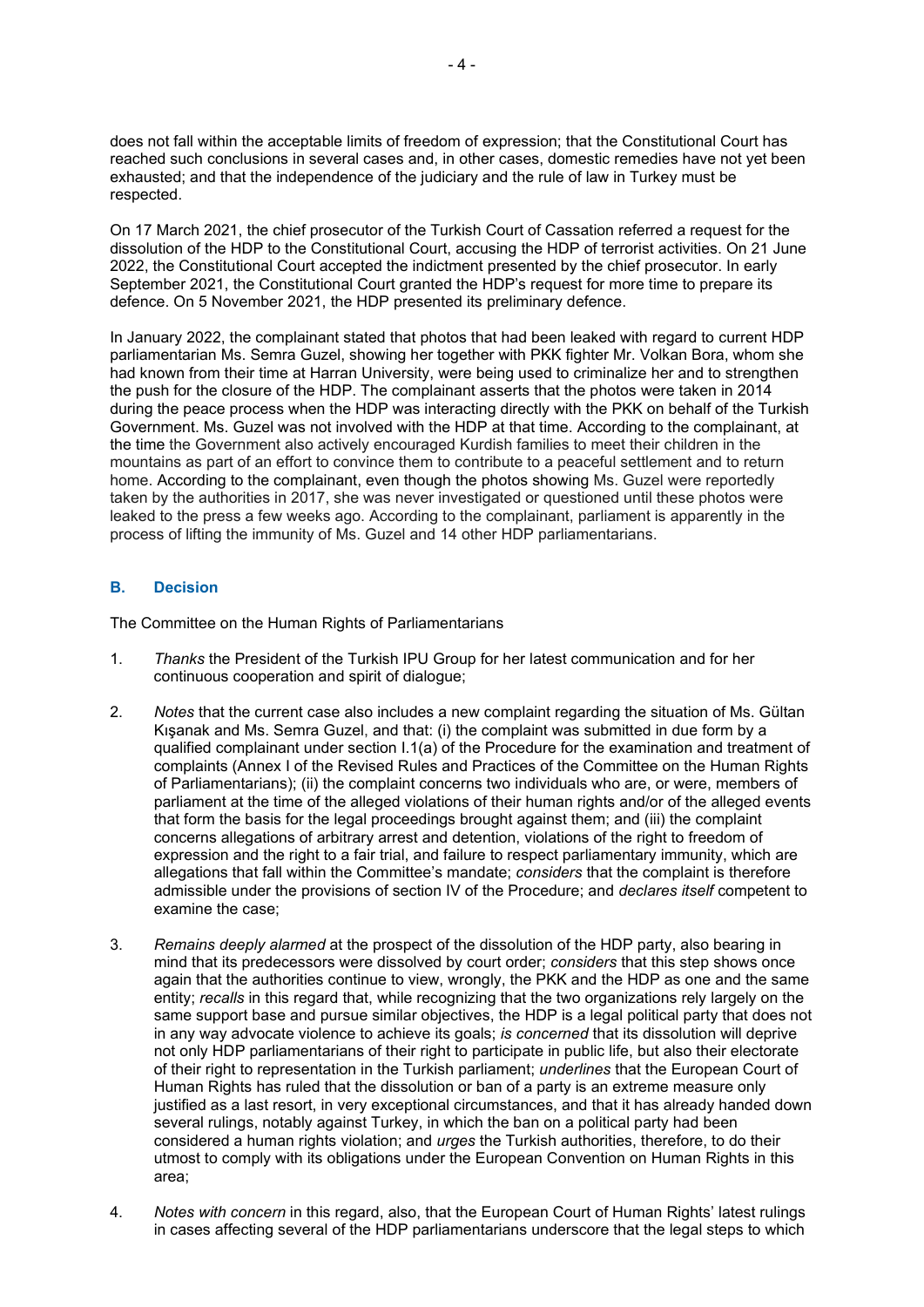they have been subjected come in direct response to the exercise of their freedom of expression and, as determined in the case of Mr. Demirtaş, were aimed at stifling the opposition;

- 5. *Reaffirms its long-standing view* that, in their legitimate fight against terrorism, the Turkish authorities need to take more decisive action to ensure that current national legislation and its application are in line with international and regional standards on freedom of opinion and expression, assembly and association;
- 6. *Is deeply concerned* in this regard that 11 parliamentarians continue to languish in prison; *considers* that the latest extensive information provided by the Turkish Parliament does nothing to dispel the doubts that the HDP parliamentarians have been targeted in connection with the legitimate exercise of their political rights; *urges*, therefore, the Turkish authorities to review their situation and, where possible, release them and terminate the criminal proceedings; and *calls on* the authorities to release Ms. Aysel Tuğluk forthwith in light of her poor health;
- 7. *Expresses grave concern over* a new wave of legal proceedings that are reportedly being prepared or brought against current HDP parliamentarians; *calls on* the Turkish Parliament to ensure that their parliamentary immunity is scrupulously protected, that any requests made for the lifting of immunity is carefully analysed with regard to each parliamentarian concerned and only lifted if the legal proceedings are founded in law and do not run counter to basic human rights; and *wishes* to receive detailed information from the authorities on these points;
- 8. *Requests* the Secretary General to convey this decision to the relevant authorities, the complainant and any third party likely to be in a position to supply relevant information;
- 9. *Decides* to continue examining these cases.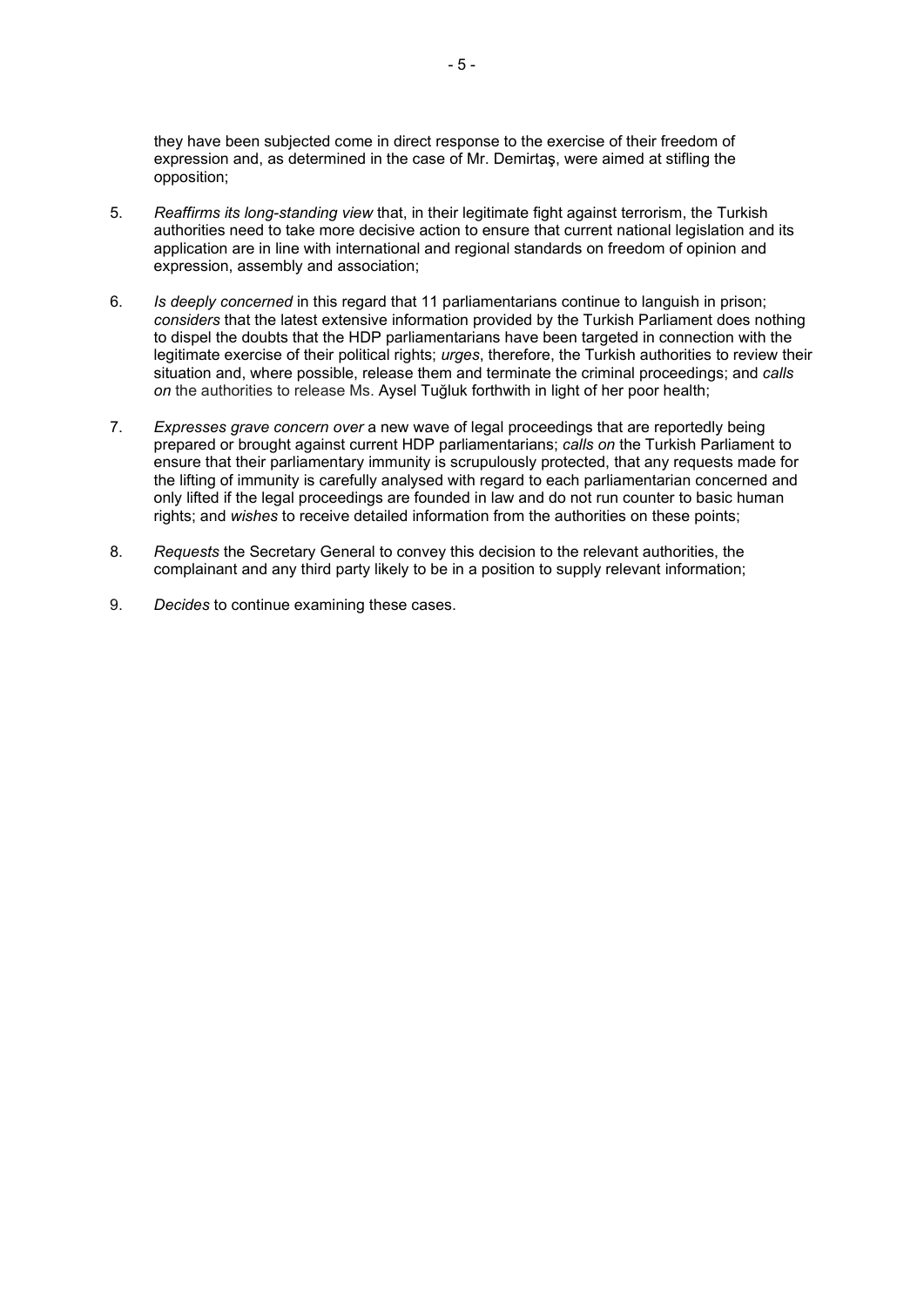<span id="page-6-0"></span>

### **Turkey**

TK/41 - Hatip Dicle TK/67 - Mustafa Balbay TK/68 - Mehmet Haberal TK/69 - Gülser Yildirim (Ms.) TK/70 - Selma Irmak (Ms.) TK/71 - Faysal Sariyildiz TK/72 - Ibrahim Ayhan TK/73 - Kemal Aktas TK/74 - Engin Alan TK/55 - Mehmet Sinçar

#### *Decision adopted unanimously by the IPU Governing Council at its 195th session (Geneva, 16 October 2014)*

The Governing Council of the Inter-Parliamentary Union,

*Referring* to the cases of the above-mentioned parliamentarians and to the resolution adopted at its194<sup>th</sup> session (March 2014),

*Referring* to the full report on the mission conducted to Turkey by two members of the IPU Committee on the Human Rights Parliamentarians, Vice-President of the Committee, Ms. Ann Clwyd and Ms. Margaret Kiener Nellen, from 24 to 27 February 2014 (CL/195/11(b)-R.1),

*Recalling* that the nine parliamentarians above were all elected in June 2011 while in prison and are being prosecuted for destabilizing or overthrowing the constitutional order, including by being members of terrorist organizations, in three complex cases known as the "Sledgehammer/Balyoz case", the "Ergenekon case" and the "KCK case",

*Considering* that the nine parliamentarians have now been released pending the completion of ongoing proceedings following groundbreaking decisions of the Constitutional Court of Turkey on the excessive length of pretrial detention, the right of elected parliamentarians to sit in Parliament and the need to respect international fair-trial guarantees; Mr. Alan and Mr. Dicle were granted provisional release on 19 and 28 June 2014, respectively,

*Considering* that they are now able to exercise their parliamentary mandate with the exception of Mr. Dicle, who lost his parliamentary status at the time of his invalidation; Mr. Balbay's and Mr. Haberal's restrictions on the freedom of movement have been lifted,

*Recalling* that Mr. Mehmet Sinçar, a former member of the Grand National Assembly of Turkey, of Kurdish origin, was assassinated in September 1993 in Batman (south-eastern Turkey),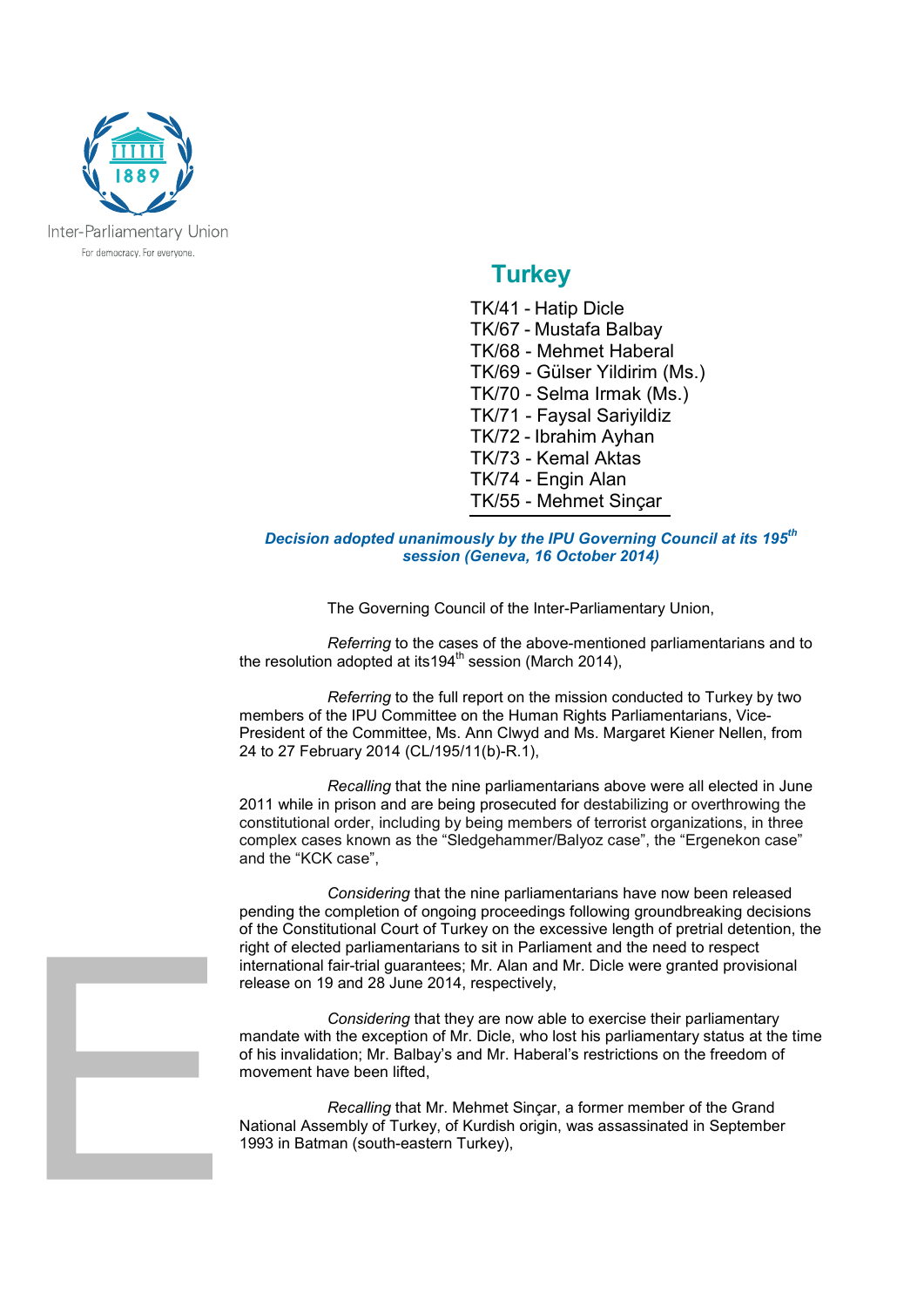*Considering* that the appeal in Mr. Sinçar's case was concluded in January 2011; the decision does not make any specific reference to the murder of Mr. Sinçar, to the appeal lodged by his family or to any of the arguments raised by their lawyers; it does not indicate that the judicial process effectively probed the political and security context prevailing at the time of the murder and the possible responsibility of the chain of command of the Turkish intelligence and security officers, in particular existing information implicating five agents in planning and executing the crime,

*Considering* that the mission concluded and observed the following:

- With regard to freedom of expression:
- The protection of freedom of expression in Turkey has been a long-standing issue of concern in prior cases before the Committee on the Human Rights of Parliamentarians which, since 1992, has repeatedly called on the Turkish authorities to take action to enhance respect for this fundamental right;
- Peaceful and legal political activities of the parliamentarians concerned have been regarded as evidence of criminal and terrorist acts by the prosecution and the courts, and that despite progress made in legislative reforms; the Turkish legal framework and judicial practice continue to largely fail to distinguish between peaceful protest and dissenting opinions on the one hand, and violent activities pursuant to the same goals on the other;
- In the case of Mr. Dicle, his statement publicly expressing a non-violent opinion supportive of the PKK fell within the scope of freedom of speech; he was therefore convicted in violation of his right to freedom of expression and that, as a consequence, his parliamentary mandate was arbitrarily invalidated,
- With regard to fair-trial guarantees:
- In light of the information and documentation reviewed during and after the mission, the delegation has concluded that the judicial process under which the parliamentarians concerned have been, and continue to be, tried is not in compliance with international standards of due process, that justice was neither achieved nor perceived to have been achieved, and that the large scope of the proceedings and the broader context lend weight to the allegations that the judicial proceedings may have been politically motivated,

*Considering* that the Constitutional Court ruling of 18 June 2014 concluded that fair-trial violations occurred in the Sledgehammer case, which will pave the way for a retrial of Mr. Alan and other defendants in the case,

*Considering* that, in their observations on the mission report, the parliamentary authorities have stated that:

- They did not have any general objections to the findings of the delegation;
- Further legislative reforms were completed with the amendments made by Law No. 6526 of 21 February 2014, known as the Fifth Judicial Reform Package;
- The first hearing of the retrial of the persons accused in the Sledgehammer case. including Mr. Alan is scheduled for 3 November 2014,
- 1. *Thanks* the Turkish authorities for their observations and *notes with interest* that they generally share the findings of the mission;
- 2. *Further thanks* the mission delegation for the work done and endorses its overall conclusions; and *trusts* that the Turkish authorities will implement its recommendations promptly;
- 3. *Notes with satisfaction* that all parliamentarians have been released pending the completion of the ongoing proceedings and, with the exception of Mr. Dicle, are now able to exercise their parliamentary mandate; *also notes with interest* that the travel